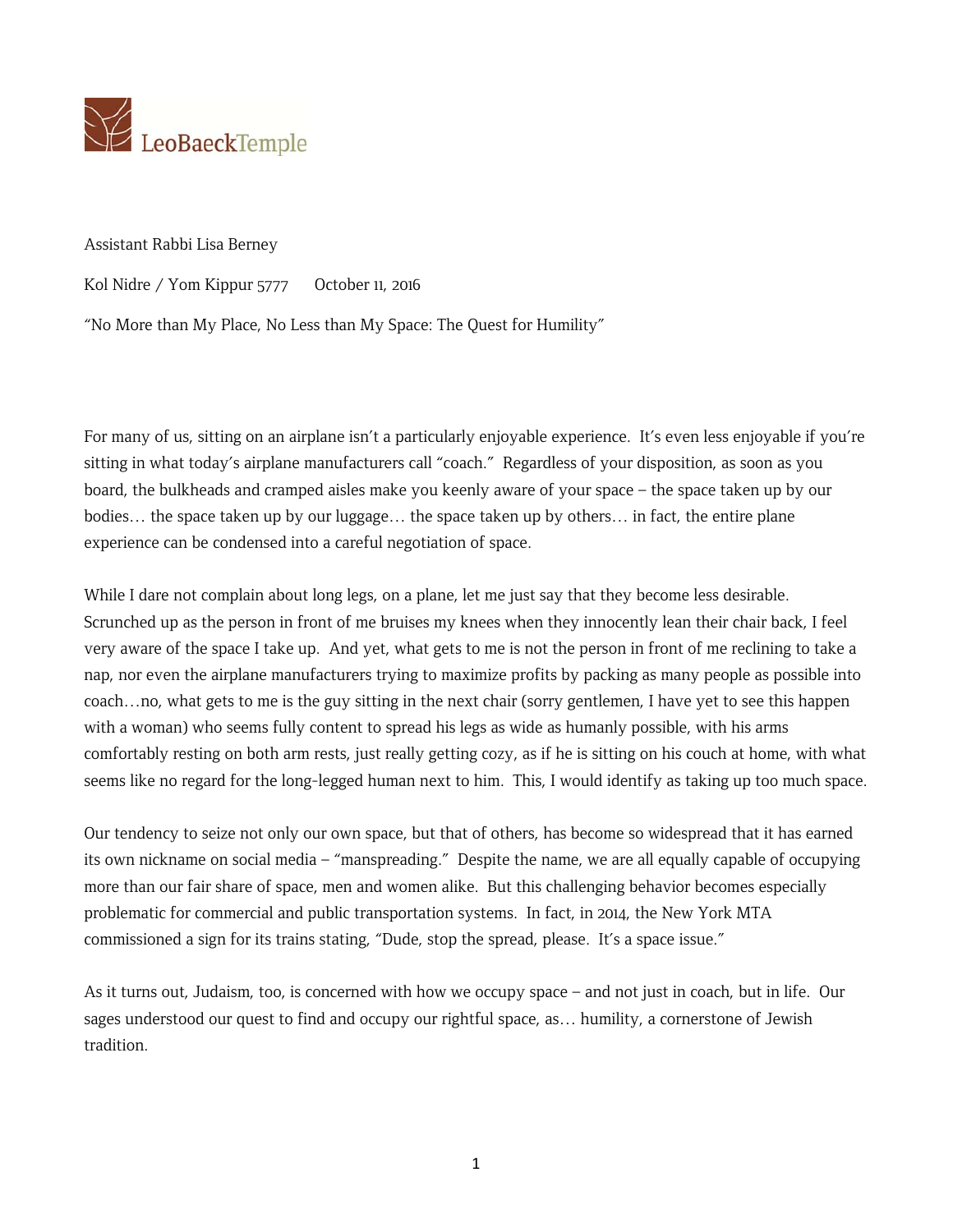Our rabbis taught that, "A small deed done in humility is a thousand times more acceptable to God than a great deed done in pride."<sup>1</sup> Similarly, the Torah praises the greatest leader of our tradition, Moses, not for his gift of speech, not for his military prowess, not even for his bravery or his leadership...but, rather, for his humility.

Even God demonstrates the import of humility by performing what the mystics call *tzimtzum*, a conscious contraction of God's own self in order to make room for the creation of the world. Though God could easily occupy all of space and time, God chooses to make room for us by withdrawing God's self, setting an example of humility for all humans to follow.

But, in Judaism, humility is not the opposite of conceit. Or, as C.S. Lewis wisely wrote, "humility is not thinking less of yourself, but thinking of yourself less." Holding our egos gently, humility asks us neither to indulge nor malnourish them.

Our teachers of Mussar, a Jewish ethical practice, explain that, in life, we must, "Occupy a rightful space, neither too much nor too little. Focus neither on our own virtues nor on the faults of others." In all parts of life, from the physical to the emotional to the spiritual, we are called to cultivate an honest awareness of ourselves and the space we ought to take up, as well as an awareness of others and the space that they need.

In other words, we shouldn't make ourselves so small that we refrain from kindly and politely asking the person next to us on the plane to share the armrest… or to limit their legs to their seat…..or to shift their bags to make room for ours in the overhead. However, we also shouldn't overextend ourselves, occupying the space needed by others in order to make ourselves more comfortable… or rushing to the overhead bins to store personal items we could easily fit underneath our chairs.

To address this tension, the Chasidic master, Rabbi Bunim used to instruct his students to carry two slips of paper in their pockets. On one would be written: "I am but dust and ashes," and on the other: "The world was created for me." By correctly applying these two very different statements to the manner in which we understand our self-worth, our importance, and our awareness, we, like the disciples of Rabbi Bunim, can learn to walk the humble path.

Our scholar-in-residence two years ago and the leading contemporary teacher of Judaism's Mussar practice, Alan Morinis, shared a beautiful story about his struggle with self-worth. He had just finished speaking at a local congregation, when an older woman approached him and began to say, "You have a wonderful, wonderful…" Her words faltered, giving him plenty of time to guess what word would come next. "Voice," he finished her sentence in his mind, since he had just addressed the group. No, he thought, maybe she was about to say "way with words," as his speech was received well that evening. And right after that, he upped the ante and thought, perhaps it's "presence."

 <sup>1</sup> *Orchot Tzadikim, The Ways of the Righteous*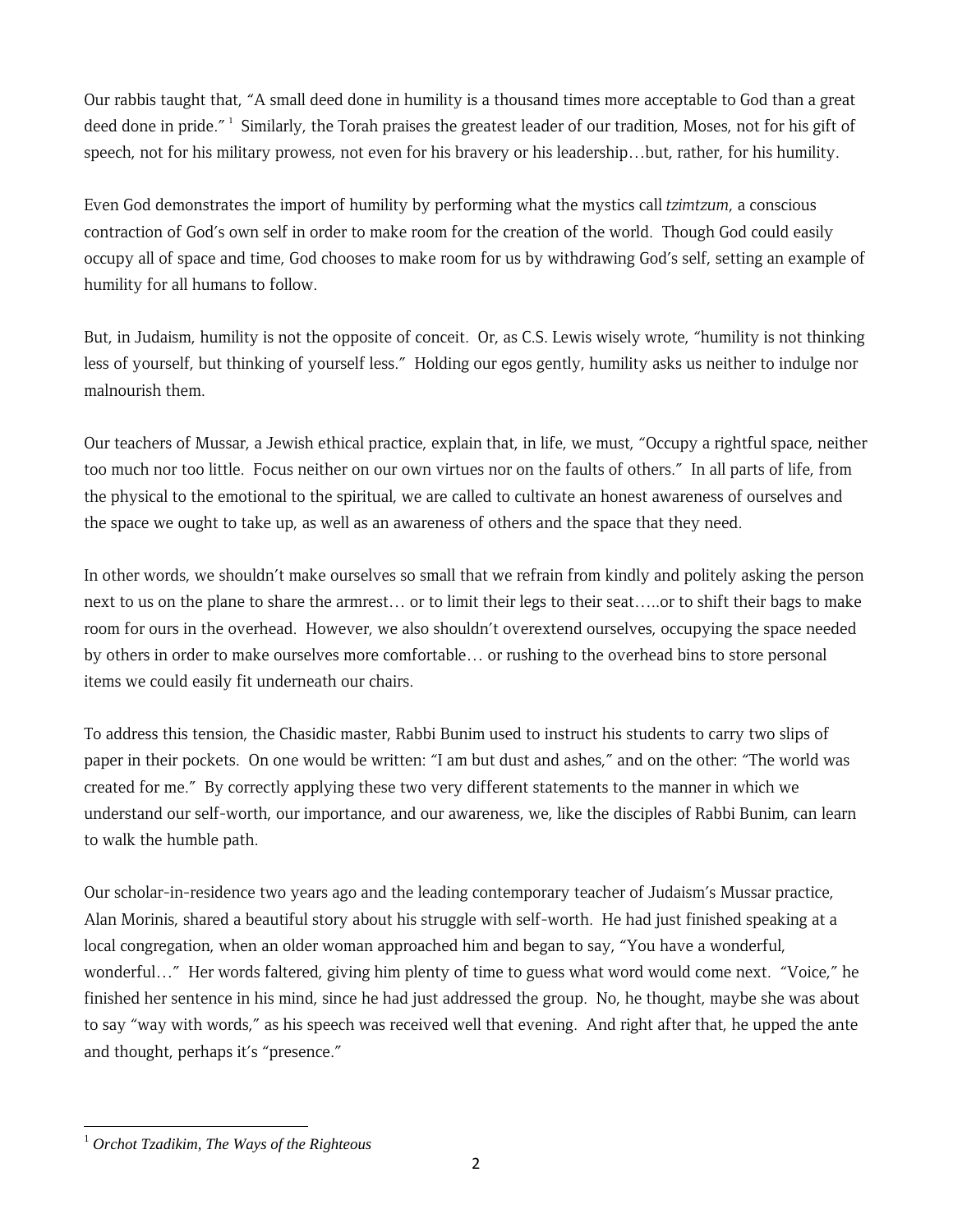But, before he could speculate further, she concluded her slowly winding sentence with the word "…wife," and a warm smile.<sup>2</sup>

Even an expert in the field of character development knows what it means to feel an instinctive craving for affirmation and praise. It is only human to want to be seen and recognized, just as it is only human to want to be free from blame and ridicule. But when we allow our hunger for praise or our fear of criticism to dictate our sense of worth… when we cling too tightly to the approval of others or recoil too far from the potential for scorn… we can easily find ourselves taking up too much space… or too little.

Indeed, though there are many times when we need to contract to make room for others, there are also moments in all of our lives when we are urgently called to insert ourselves… to use our influence or power because we have a unique opportunity to matter.

Not because the situation is really about us, but because we are uniquely poised to make a difference. Many of us in this room have received that call, participating on boards of groundbreaking organizations or committees working on important causes.

Cultivating humility is not about rejecting praise or criticism. In fact it's actually about receiving it with a full and open heart. We *should* take pride in our achievements and successes. We *should* feel good about that beautiful note someone sent us or the kind words they shared about us. We *should* feel free to take a moment and celebrate the positive comments and reactions we receive on Facebook about the joys and challenges we share about our lives.

Similarly, we *should* look for the truths in honest criticism. We *should* feel sorry when someone shares that we have failed them or let them down. We *should* seek feedback and embrace opportunities for improvement.

But our assessment of ourselves and the space we choose to occupy must be rooted in something greater than praise or scorn. For if we rely on others as the dominant barometer of our self-worth, the insatiable ego will always want more, never feeling whole.

Finding our rightful place *also* relies upon our ability to navigate our own sense of importance. Whether it happens at the airport, at the grocery store, on the computer, or at Temple… we all have moments when we grapple with the difference between how important *the world* seems to think we are and how important *we* think we are.

For many of us, this struggle occurs most acutely in the car. After all, Los Angeles traffic possesses the power to transform even mild-mannered, gentle souls into beacons of rage and loathing. When we're already late for an

<sup>2</sup> Alan Morinis, *Everyday Holiness,* p. 45.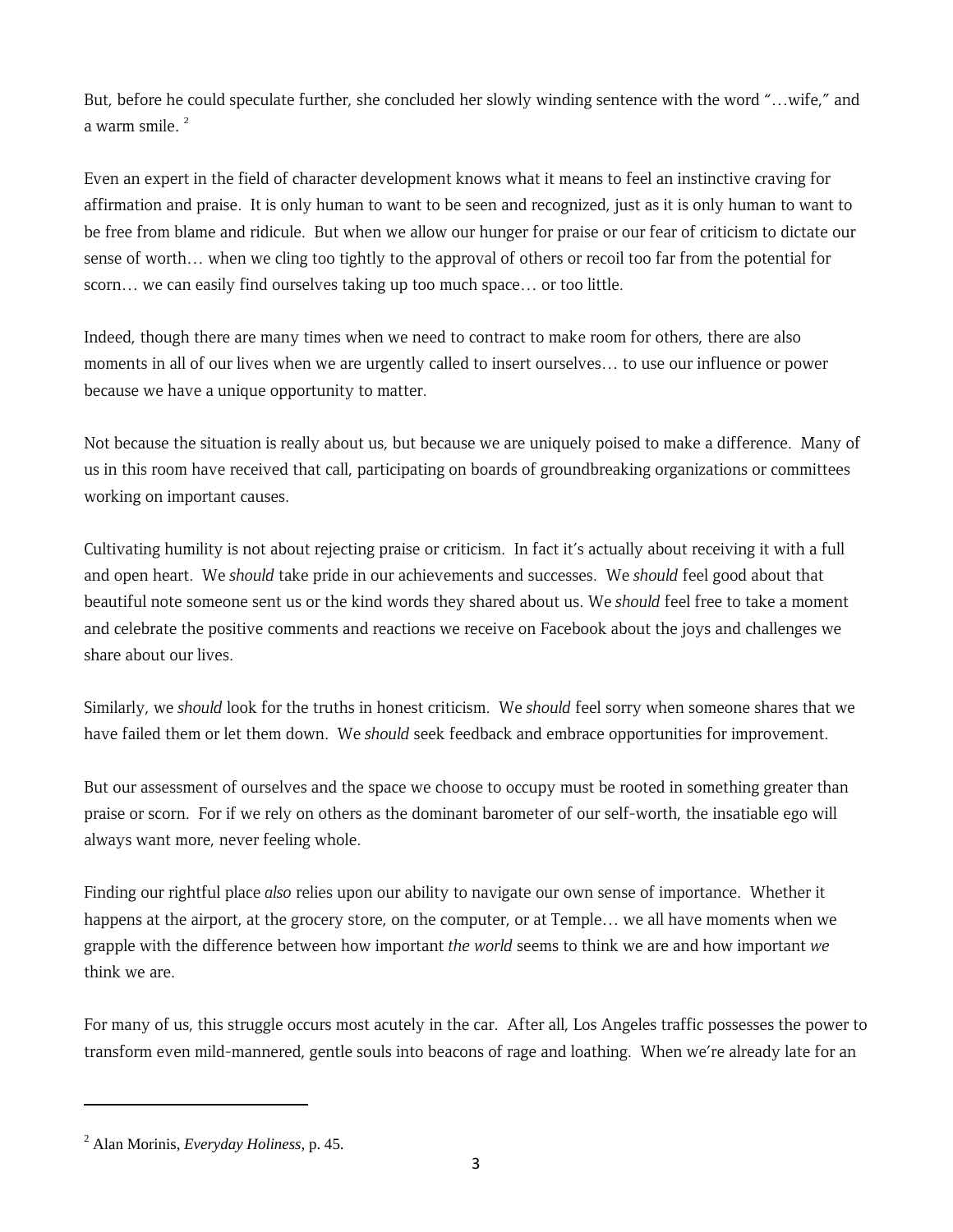appointment, or we're hurrying to pick up a child or grandchild at school, it doesn't take much to alter our carefully crafted schedule.

Unsettled and perhaps unhinged, we curse at the drivers who *dare* to share the road with us or at the sub-par transportation system our city officials *still* haven't fixed. Oh, wouldn't it be nice to have a train….

For others, the struggle takes place at a restaurant. When we're paying for the convenience of a prepared meal, even the smallest nuisances can make us simmer with resentment. Whether our table wasn't ready when we arrived or our waiter bungled our order, we may call the manager incompetent or even disparage the restaurant on Yelp.

Still, for others, the struggle occurs during a book club meeting or class as we sit empty-handed even though we paid extra for expedited shipping for our book from Amazon, and even though they guaranteed it would arrive two days earlier. No matter how accurate Waze is, or how fast Amazon Prime claims to deliver, or how meticulously we plan, the world often has infuriating ways of letting us know that it does not run according to our schedules.

We all feel impatience at numerous moments in our lives, but the common factor in all of these situations is the focus upon ourselves. "The traffic is delaying *me*. The restaurant is inconveniencing *me*. Something is interfering with *my* plan or standing in the way of *my* needs."

As Morinis teaches, "Sometimes the only inner voice I can hear is my ego, loudly promoting all its important needs and plans, drowning out any other voice that might whisper within."<sup>3</sup>

We are the lead characters in the drama of our lives, and that's not a bad thing. But in this leading role, we can sometimes forget that "we are neither so central nor independent as all that… that we are actually wired into all kinds of larger circuits and systems, from the molecular to the social, and we don't control many of the factors that have a role in shaping our lives."<sup>4</sup>

Admitting to our lack of control, when it comes to the really important things is our lives, is not something that comes easily to any of us. But that doesn't make it less true.

Though counter-cultural, in a world of humility, we are called upon to fight the urge to believe that we are always supposed to get what we want exactly when we want it.

On the other hand, this doesn't mean that we need to constantly inconvenience ourselves for the benefit of others or to always operate on their calendar. We need not simply accept when we don't get what we paid for

<sup>3</sup> Alan Morinis, *Everyday Holiness*, p.61. 4

<sup>&</sup>lt;sup>4</sup> ibid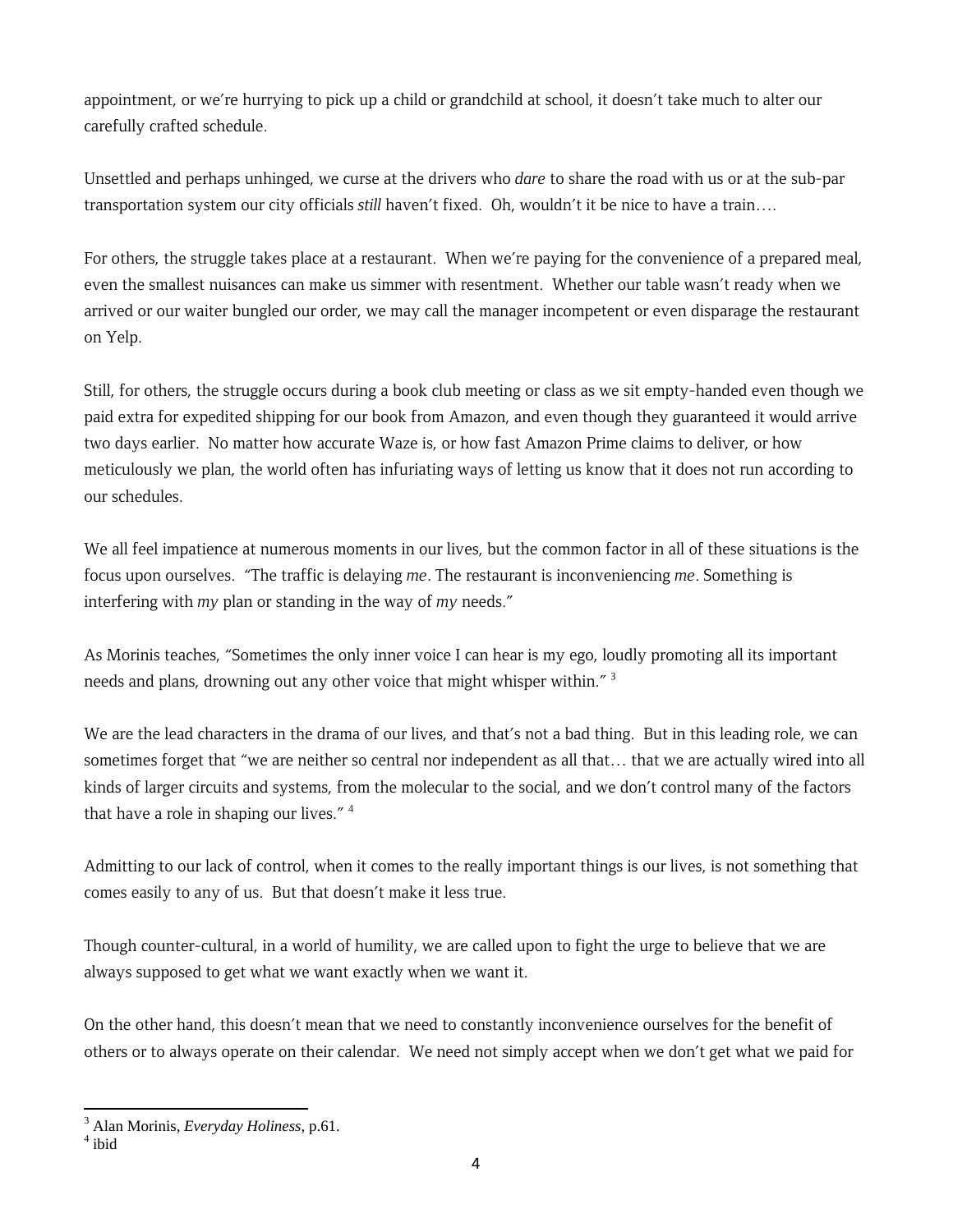at a restaurant or store, nor should we settle for unfulfilling jobs or relationships—that would be taking up too little space. But we can learn to admit that the world does not exist on our schedule… nor should it.

But learning to navigate our own sense of importance is not all we need to truly find our rightful place. We also must also learn to navigate our own sense of awareness.

Many of us have preconceived notions about others and the world, whether we're taking on a new task or even sharing well-intentioned advice with family and friends. But a practice of humility calls on us to relinquish the assumption that we know everything. Far too often, we deem ourselves experts—in a particular field, on a particular person or situation, about a particular stage in life. And sometimes, we are quite learned in a specific area of scholarship or praxis. Yet, humility demands that we cultivate a curious mind, no matter how much Nietzche or Mozart we know, and to be constantly open to the ideas and people around us.

A concept borrowed from Zen Buddhism, "beginner's mind" represents a core aspect of humility. Beginner's mind refers to having an attitude of openness and eagerness. It is seeing each experience we encounter and each person we meet as a teacher. In beginner's mind, there are many possibilities; in the expert's mind, there are few. <sup>5</sup>

Developing a beginner's mind requires us to be persistently curious about ourselves and the world. In this way, our minds remain in a constant state of readiness—ready for anything, open to everything, dedicated to a life of learning...aware that we are never experts in the human endeavor, and conscious that, at any age, we have more to learn. From the person we meet in the grocery store, to our colleagues at work, to our family members, everyone we encounter is a teacher who has something to offer.

I want to be clear, beginner's mind need not deflate us. Admitting that we don't know everything is not the same as assuming we know nothing. We do have knowledge to contribute, and our opinions do matter. Suggesting otherwise would artificially limit our contributions to the world. But we also cannot grow so confident that we blind ourselves to the boundless world we don't yet know.

Two of the most famous sages in Jewish history, Hillel and Shammai, disagreed on almost every facet of Jewish law.

But while the school of Hillel became the reigning voice in Jewish learning, the disciples of Hillel always studied the teachings of Shammai and even referenced them in their own work. The Talmud suggests that while "both the school of Shammai and the school of Hillel are 'words of the living God,' the law agrees with the rulings of the school of Hillel because the followers of Hillel were kind and humble. They not only

<sup>5</sup> *Shunryu Suzuki, Beginner's Mind*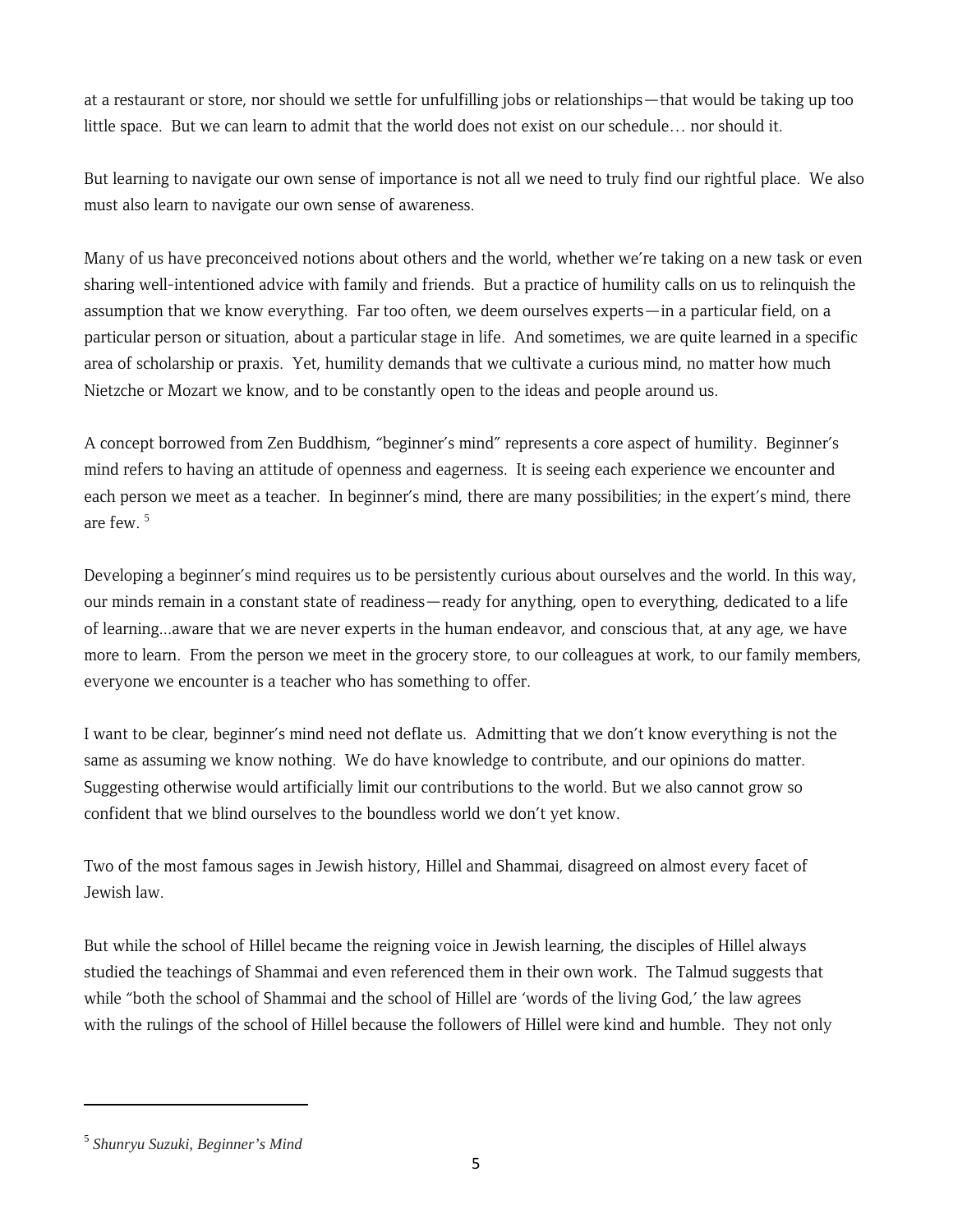studied the rulings of the school of Shammai, they even mentioned these rulings before their own… teaching that whoever humbles oneself, God raises up, and whoever exalts oneself, God humbles." <sup>6</sup>

The School of Hillel never assumed they knew everything. They remained opened to the opinions and ideas of others, even their greatest opponent, because they understood the value of looking at the world with a beginner's mind, echoing the sentiments of Rabbi Hanninya, who thoughtfully taught, "I have learned much from my teachers, more from my colleagues, and the most from my students."<sup>7</sup>

By successfully navigating our sense of self-worth, our sense of importance, and our sense of awareness, we can begin to explore the path to humility.

And in this age of endless posturing, shameless self-promotion, and pervasive manspreading, the need for humility is abundantly clear. The frequency with which we readily seize the space needed *by* others or concede the space we need *to* others has created a world rife with inequity – between men and women, between whites and blacks, between rich and poor, between strong and weak. Now, more than ever, our *society* needs us to learn how to occupy no more than our place, and no less than our space.

But… as much as our society needs humility, *we* need it far more. For, without humility, we have no hope of becoming our best selves and cultivating the unique gifts only we can give to the world. On the road to fulfillment and self-actualization, we are like travelers groping in the dark, desperate for a light to illumine our path. Humility lights our way by giving us an unvarnished and honest assessment of who we are.

When we take up too much space… we lose sight of ourselves, becoming so over-inflated with arrogance that we cannot hope to acknowledge our shortcomings. Consumed by our own importance, we unwittingly trample upon the needs of others, ignorant to the damage we inflict upon them and upon ourselves.

Meanwhile, when we take up too little space… we also lose sight of ourselves, becoming so deflated by selfdisparagement that we lose faith in our abilities to grow. Blinded by doubt, we withhold the vital contributions only *we* can offer the world, afraid we may never be cherished or acknowledged.

Now, more than ever, our *souls* need us to learn how to occupy no more than our place, and no less than our space.

On Yom Kippur, we face the ultimate test of our humility. Cloaked in white, forgoing the pleasures of food and drink, stripped of our material trappings—we remind ourselves how we entered this world, and, ultimately, how we must depart it. Regardless of our accolades, our prominence, or even our knowledge, we all pass before God

<sup>6</sup> Eruvin 13b

<sup>7</sup> Taanit 7a